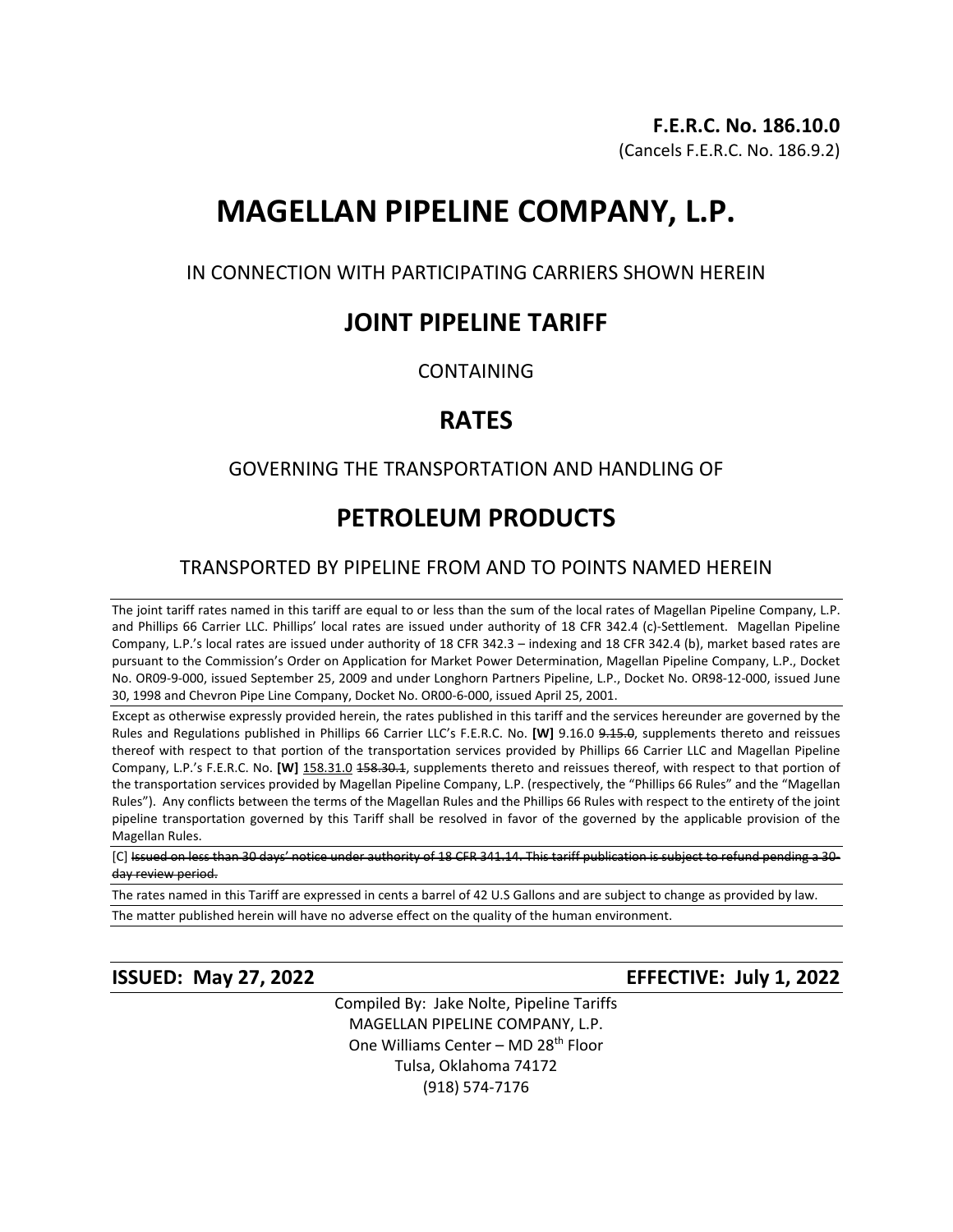### **Joint Rates – Petroleum Products**

**[I]** Increase. All rates on this page are increased. *All Rates are for pipeline transportation only. (Rates in Cents per Barrel)*

| <b>ITEM</b><br>NO. | <b>FROM</b><br>(Origin)                                                                                  | <b>TO</b><br>(Destination)                                            | <b>Uncommitted</b><br><b>Shipper Rates</b> | <b>Committed Shipper Rates</b><br>[Note 1]      |                                            |
|--------------------|----------------------------------------------------------------------------------------------------------|-----------------------------------------------------------------------|--------------------------------------------|-------------------------------------------------|--------------------------------------------|
|                    |                                                                                                          |                                                                       |                                            | <b>Tier 2 Rates</b><br>$15 - 25$<br><b>MBPD</b> | Tier 3<br><b>Rates</b><br><b>5-15 MBPD</b> |
| 100                | Pasadena, TX<br>(Phillips 66<br>Carrier LLC,<br>Pasadena, TX<br>and/or<br>Kinder Morgan<br>Pasadena, TX) | Tulsa, OK                                                             | 275.26                                     | 278.19                                          | 280.60                                     |
|                    |                                                                                                          | North Little Rock (MPL), AR                                           | 367.79                                     | 370.72                                          | 373.13                                     |
|                    |                                                                                                          | North Little Rock (Others), AR                                        | 380.04                                     | 382.97                                          | 385.38                                     |
|                    |                                                                                                          | Albuquerque Station<br>Bernanillo County, NM                          | 751.51                                     | 754.44                                          | 756.85                                     |
|                    |                                                                                                          | <b>Belen Station</b><br>Valencia County, NM                           | 723.51                                     | 726.44                                          | 728.85                                     |
|                    |                                                                                                          | SFPP, LP (Kinder Morgan Pipe<br>Line)<br>El Paso, TX (El Paso County) | 494.06                                     | 496.99                                          | 499.40                                     |
|                    |                                                                                                          | Frontera Juarez Pipeline (PMI)<br>El Paso, TX (El Paso County)(a)     | 494.06                                     | 496.99                                          | 499.40                                     |
|                    |                                                                                                          | Santa Teresa<br>(UP Fuel Depot), NM                                   | 513.25                                     | 516.18                                          | 518.59                                     |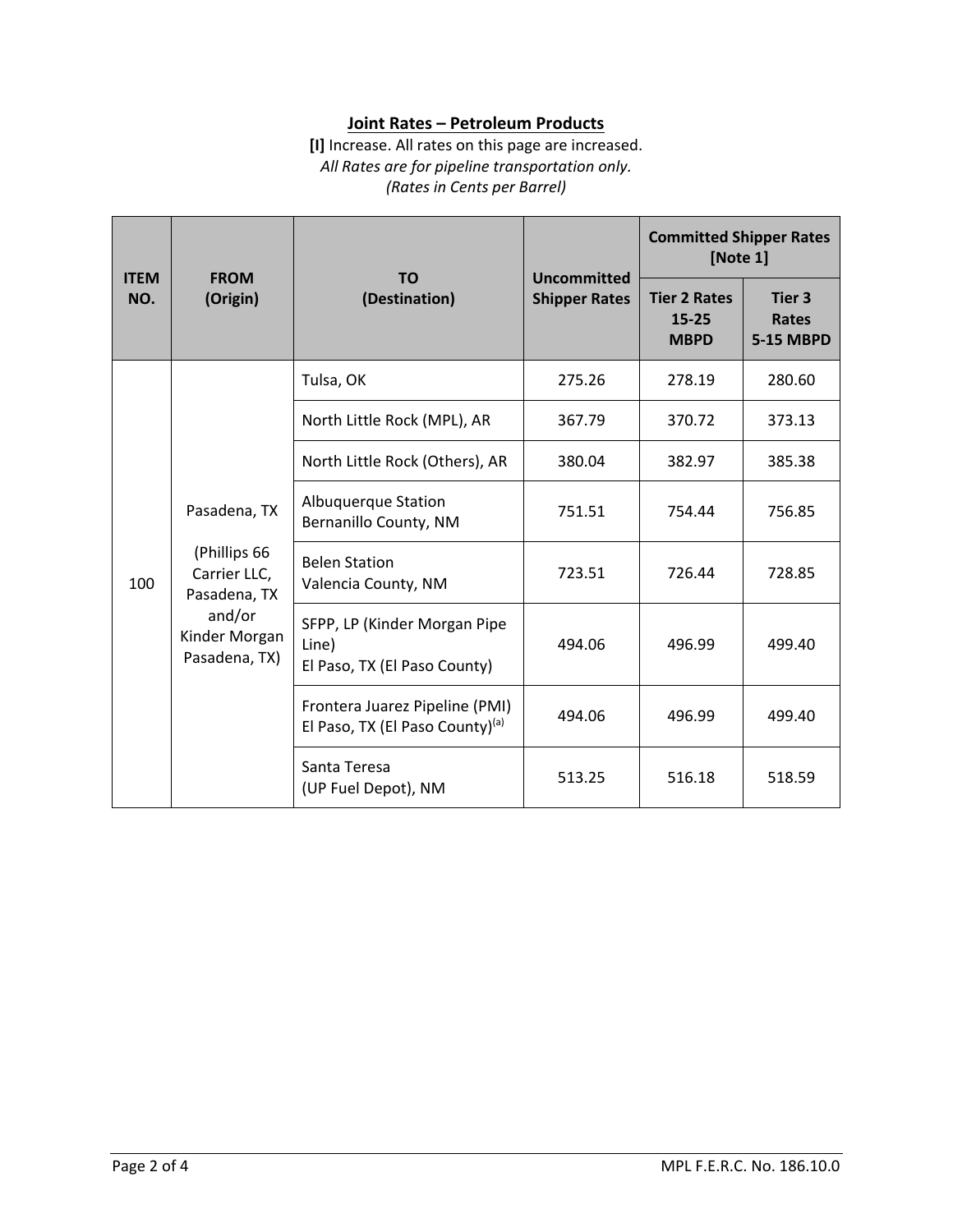## **Joint Rates – Petroleum Products (Continued)**

**[I]** Increase. All rates on this page are increased. *All Rates are for pipeline transportation only. (Rates in Cents per Barrel)*

| <b>ITEM</b><br>NO. | <b>FROM</b><br>(Origin) | <b>TO</b><br>(Destination)                                                  | <b>Uncommitted</b><br><b>Shipper Rates</b> | <b>Committed Shipper Rates</b><br>[Note 1]      |                                            |
|--------------------|-------------------------|-----------------------------------------------------------------------------|--------------------------------------------|-------------------------------------------------|--------------------------------------------|
|                    |                         |                                                                             |                                            | <b>Tier 2 Rates</b><br>$15 - 25$<br><b>MBPD</b> | Tier 3<br><b>Rates</b><br><b>5-15 MBPD</b> |
| 200                | Texas City, TX          | Tulsa, OK                                                                   | 308.19                                     | 311.12                                          | 313.53                                     |
|                    |                         | North Little Rock (MPL), AR                                                 | 400.72                                     | 403.65                                          | 406.06                                     |
|                    |                         | North Little Rock (Others), AR                                              | 412.97                                     | 415.90                                          | 418.31                                     |
|                    |                         | <b>Albuquerque Station</b><br>Bernanillo County, NM                         | 784.44                                     | 787.37                                          | 789.78                                     |
|                    |                         | <b>Belen Station</b><br>Valencia County, NM                                 | 756.44                                     | 759.37                                          | 761.78                                     |
|                    |                         | SFPP, LP (Kinder Morgan Pipe<br>Line)<br>El Paso, TX (El Paso County)       | 526.99                                     | 529.92                                          | 532.33                                     |
|                    |                         | Frontera Juarez Pipeline (PMI)<br>El Paso, TX (El Paso County)(a)           | 526.99                                     | 529.92                                          | 532.33                                     |
|                    |                         | Santa Teresa<br>(UP Fuel Depot), NM                                         | 546.18                                     | 549.11                                          | 551.52                                     |
|                    |                         | MPL Galena Park, Jct. (Holland<br>Ave Jct),<br>(Harris County), TX [Note 2] | 63.90                                      | 66.83                                           | 69.24                                      |
|                    |                         | Kinder Morgan Galena Park,<br>(Harris County), TX [Note 2]                  | 63.90                                      | 66.83                                           | 69.24                                      |